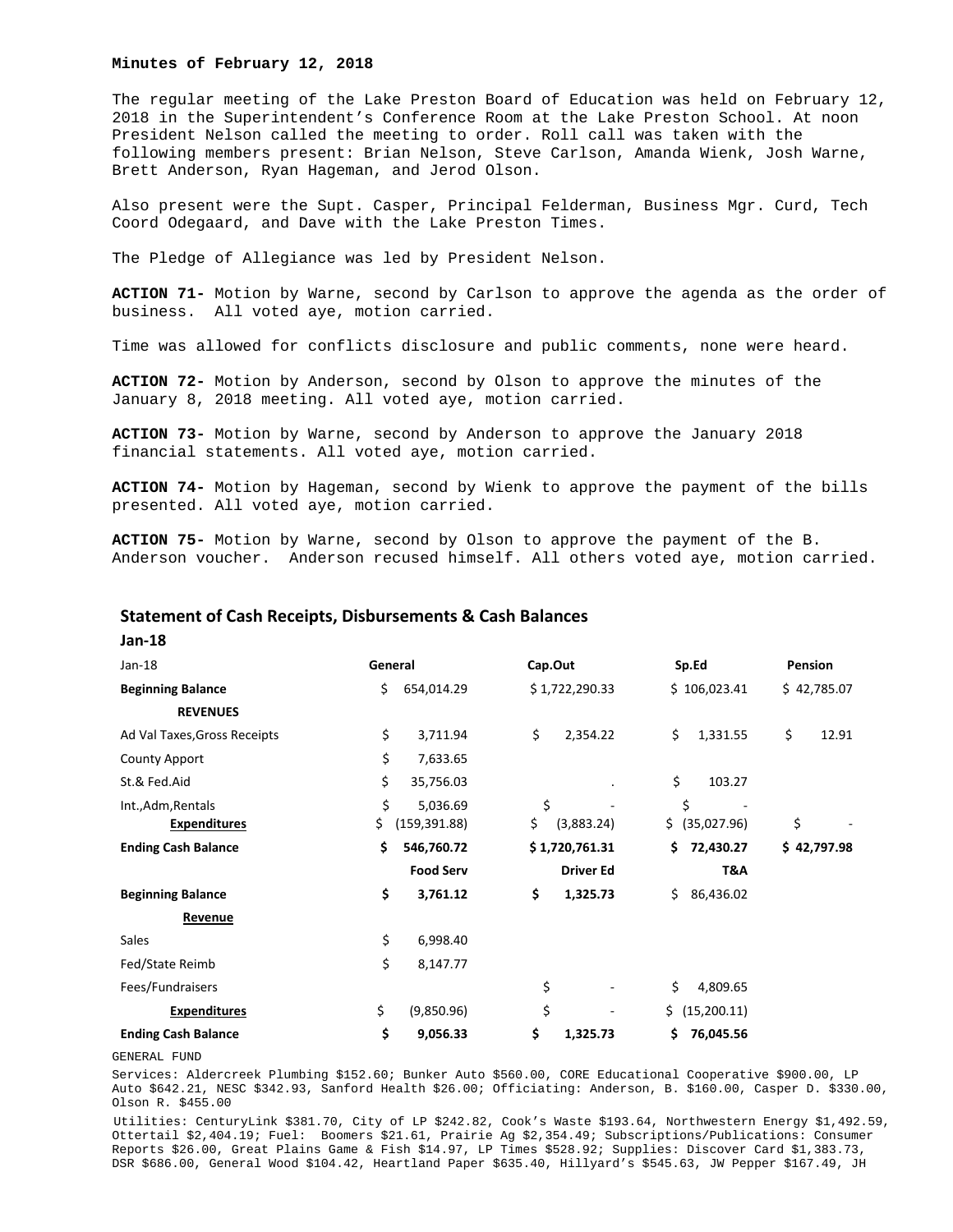Larson \$280.34, Learning without Tears \$377.00, MARC \$194.46, Maynard's \$790.76, NW Pipe Fittings \$93.35, Pro Tec Roofing \$153.06, Runnings \$66.71, School Specialty \$22.48, Sioux Falls Two Way Radio \$28.97; Imprest \$4,320.91 General Fund \$21,080.37 CAPITAL OUTLAY FUND Improvements: ARON'S ELECTRIC \$591.37, Mark's Plumbing Parts \$243.18, Midwest Boiler \$2,000.00 Technology: Blackboard Inc \$6,376.67, Connecting Point \$115.00, Office Peeps \$332.12 Equipment: Hillyard's \$1,664.17, Prairie Ag \$99.99, Stan Houston \$8,685.00 Library Books: Scholastic \$8.00, Discover \$620.81 Capital Outlay: \$20,736.31 SPECIAL EDUCATION FUND Transportation: Crow, A. \$80.00, Hope J. \$85.68; Tuition: Dept. of Human Services \$95.13; Services: NESC \$2,800.13; Supplies: Discover \$154.39 Special Education \$3,215.33 FOOD SERVICE FUND Supplies: Appeara \$139.90 Food: Cash-WA \$1,531.29, Dean Foods \$334.82, Earthgrains \$195.72, Maynard's Food Center \$76.55, Variety Foods \$1002.43 Food Service: \$3,280.74 Grand Total \$48,312.75

**January Payroll:** General \$105,976.37, Benefits \$34,813.62; Special Education: \$13,350.20, Benefits: \$4,340.14; Food Service: \$4,188.22, Benefits \$1,422.82 Total December Payroll: \$164,091.37

### **OLD BUSINESS:**

The board reviewed the LED lighting proposal from GenPro Energy. After some discussion, the board tabled this item to thoroughly review quote and options.

**ACTION 76 -** Motion by Warne, second by Wienk approve the 2018-19 school calendar as presented. All voted aye, motion carried.

#### **NEW BUSINESS:**

**ACTION 77:** Motion by Warne, second by Anderson to approve Superintendent Casper's one-year contract for 2018-19 for \$98,000.00 with no option to buy out unused leave. All voted aye, motion carried.

**ACTION 78:** Motion by Hageman, second by Olson to approve the resignation of Supt. Tim Casper effective June 30, 2019. All voted aye, motion carried.

**ACTION 79:** Motion by Anderson, second by Warne to approve the administrator's letter of intent to negotiate as an administrative bargaining unit. All voted aye, motion carried.

**ACTION 80:** Motion by Anderson, second by Warne to surplus for disposal 52 library books, 20 science books, and 12 art vhs tapes. All voted aye, motion carried.

#### **REVIEW/DISCUSSION:**

Discussion was held on a proposed community daycare. Member Warne reported that the development board has distributed surveys to help determine the daycare need for the city. The Lake Preston School board was recognized for their service to schools as part of school board recognition week of February 19-23<sup>rd</sup>. Supt. Casper informed the board of bus repair issues that have surfaced since the last meeting. He recommended that the board look into purchasing a new bus in the near future rather than adding to the mounting repair costs of the 2002 bus. Member Anderson exited the meeting.

### **REPORTS:**

No report from the NESC meeting. Tech Coordinator Odegaard updated the board on the ADA compliant website she has been building. She also presented the board with technology purchases that she will be making this spring. Member Hageman updated the board on pertinent legislation topics currently being debated in Pierre. Business Manager Curd reported on insurance, accountability, and negotiations.